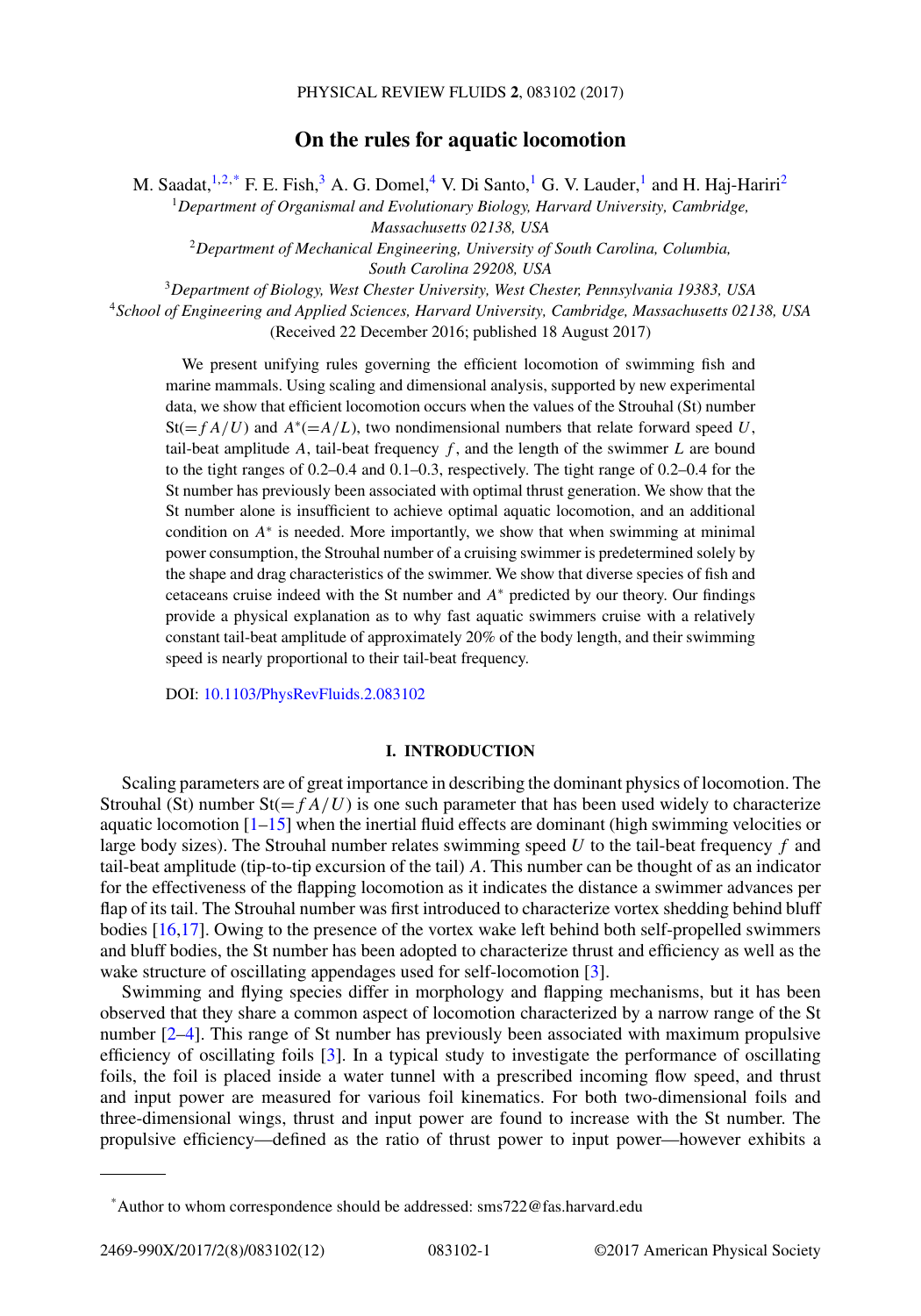general peak in a range of the St number which in some studies [\[2–](#page-9-0)[8\]](#page-10-0) coincides with the narrow range of the St number observed in nature, whereas in some other studies [\[9,10\]](#page-10-0) there is no such correspondence. This tight range has also been attributed to the optimal duration that a leading edge vortex stays attached to the propulsor, which then can produce maximum possible thrust [\[1\]](#page-9-0).

Although some of the experiments with prescribed incoming flow speed suggest that the tight range of the St number is related to the effectiveness of the swimming, the implication that the St number is *actively* tuned to this range by the animal remains speculative. In these experiments, the St number is considered as an independently controllable input parameter since the flow speed is prescribed and controlled separately. However in the self-propelled swimming of animals, *U* is a variable that depends on the independent input variables *f* and *A*. As such, there is no assurance that the St number can be tuned to the above range by the swimmer; therefore, it is effectively a dependent parameter [\[11,12\]](#page-10-0). A further question then is if indeed the animal cannot choose its St number and yet, its St number is observed to be tuned to the optimal range, how does this tuning take place, and what aspects of the design of the animal are most responsible for achieving this range of the Strouhal number? More importantly, given that the St number is not the sole indicator of efficiency—since many combinations of frequency and amplitude can result in the same St number [\[6,](#page-9-0)[13\]](#page-10-0)—what additional conditions need to be satisfied so that economical locomotion of aquatic swimmers is realized fully?

Using simple dimensional and scaling analyses supported by new experimental evidence, we show that *when cruising at minimum input power*, the St number cannot actively be set by the swimmer. In particular, given the balance of thrust and drag in self-propelled swimming, it is shown that the St number is a function of only the size and drag coefficient of the shape. The drag coefficient is independent from *U* at high speeds (turbulent flow), which then makes the St number (which depends explicitly on the drag coefficient and not on *U*) become independent of *U* even implicitly. The independence of the St number from *U* (at high speeds) further emphasizes the lack of ability by the swimmer to set its St number.

In this paper we provide further insight into the underlying conditions for optimal fishlike aquatic locomotion. We identify and propose a constraint on  $A^*(-A/L)$  in addition to the well-referenced constraint on the St number [\[1–6\]](#page-9-0) to fully describe the optimal swimming gait for fast swimmers  $[(Re \geq 10^4-10^5)$  where Re stands for the Reynolds number] [\[18\]](#page-10-0). In particular, we show that the input power coefficient (a metric for the energy expenditure of the swimming) for a swimmer employing flapping fishlike locomotion is minimized for all cruising speeds only when the swimmer constrains *A*<sup>∗</sup> to the narrow range of 0.1–0.3. A survey of kinematics for a wide range of species of fish and cetaceans (both our data as well as data from the literature) shows that the ranges of the St number and *A*<sup>∗</sup> for fast swimmers indeed are constrained to 0.2–0.4 and 0.1–0.3, respectively. Our findings provide a physical explanation as to why fast aquatic swimmers cruise with relatively constant tail-beat amplitude—at approximately 20% of the body length [\[14,15,19\]](#page-10-0)—yielding a swimming speed which is nearly linearly correlated with their tail-beat frequency [\[14,15\]](#page-10-0).

### **II. DIMENSIONAL AND SCALING ARGUMENTS**

We present a dimensional analysis that relates the swimming speed *U* of a swimmer with fishlike flapping propulsion to the frequency *f* and tip-to-tip amplitude *A* of the tail beat as well as to the body length *L* (Fig. [1\)](#page-2-0). Note that kinematics of fish locomotion can be generally more complex. Here we aim to construct a model that captures the physics of fishlike aquatic locomotion using the minimum number of parameters.

We assume that most of the thrust force is produced by the lateral movement of the aft part of the swimmer (herein named the tail) and much of the resistive drag generated by its front part (herein named the body), which has considerably less movement than the posterior region of the body. Although the degree of separation of thrust and drag remains an open question [\[20\]](#page-10-0), this assumption seems reasonable as a first approximation given previous work on fish kinematics which has shown for a diversity of species (from eels to tuna) that the anterior region of the body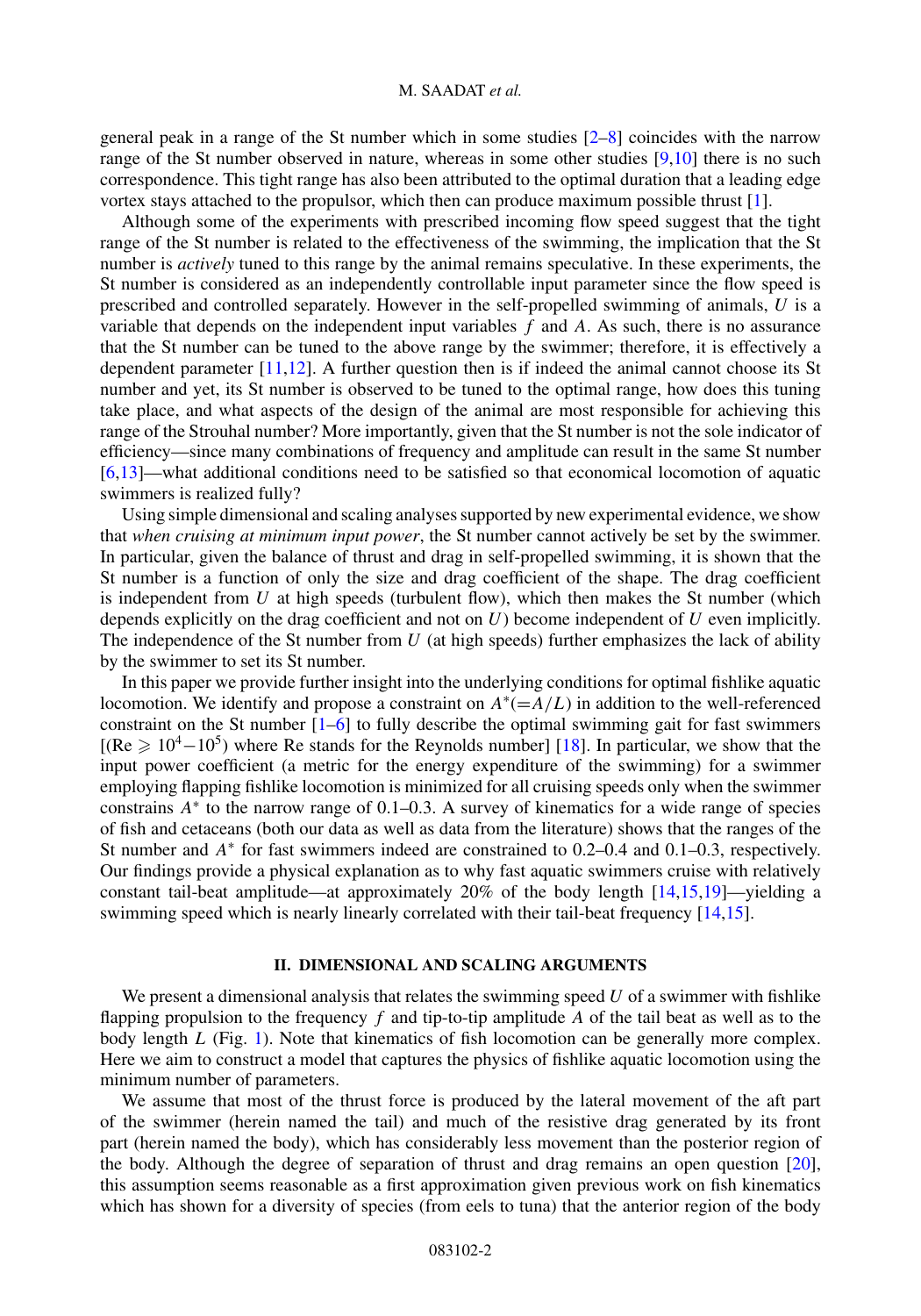#### ON THE RULES FOR AQUATIC LOCOMOTION

<span id="page-2-0"></span>

FIG. 1. A snapshot of a live freely swimming trout.

oscillates with much lower amplitude than the caudal (tail) area [\[21,22\]](#page-10-0). This has also been shown for swimming by cetaceans [\[23\]](#page-10-0). We further focus on the mean translation of the swimmer, constrained to the longitudinal direction, ignoring the translational and rotational oscillatory movements that are caused by the oscillation of the tail. This assumption is a starting point and is reasonable for fish swimming during rectilinear locomotion [\[24,25\]](#page-10-0). Indeed, a similar assumption has been invoked in a control-theoretic study [\[12\]](#page-10-0) where the optimality of a three-linked swimmer moving in one dimension was studied. Additionally, we assume that the swimmer is slender, i.e., its body width is much smaller than its length.

For a freely swimming swimmer, the cycle averaged thrust force  $\overline{T}$ , produced by its tail is balanced by the resistive drag  $\bar{D}$ , mainly from its body,

$$
C_T S_T = C_D S_D,\tag{1}
$$

where  $C_D$  and  $C_T$  are drag and thrust coefficients associated with the body and the tail, respectively, and defined as  $C_{(\bar{T}, \bar{D})} = 2(\bar{T}, \bar{D})/\rho U^2 S_{(T, D)}$  where  $\rho$  is the density of the fluid and  $S_T$  and  $S_D$  are the lateral planform areas of the tail and the body.

The model we employ is a freely swimming swimmer that controls its speed through only two degrees of freedom, namely, tail-beat frequency and amplitude. Speed *U* is an outcome of the effort; it is a function  $(\phi_1)$  of frequency and amplitude of the tail beat, geometry, thrust characteristics of the tail, as well as geometry and drag characteristics of the body,

$$
U = \phi_1(f, A, L, C_D, C_T). \tag{2}
$$

 $C_D$  and  $C_T$  contain information about the body and tail geometries, respectively. Furthermore,  $C_D$ and  $C_T$  are functions of the Reynolds number of the flow. Equation (1) is used to eliminate the explicit dependence of Eq. (2) on  $C_T$ . Nondimensionalizing the revised Eq. (2) results in

$$
\frac{U}{fA} = \text{St}^{-1} = \phi_2 \bigg( \frac{S_D}{S_T}, \frac{A}{L}, C_D \bigg),\tag{3}
$$

where  $\phi_2$  denotes the functional form of the dependence as yet to be determined. A similar dimensional analysis was performed in Ref. [\[26\]](#page-10-0) where the swimming speed of fish was derived as a function of the body length, drag coefficient, and metabolic rate.

Equation (3) indicates that the motion of a cruising fishlike swimmer can be described fully using two nondimensional numbers, the St number and  $A<sup>*</sup>(=A/L)$ , implying both the significance as well as the insufficiency of the St number to fully characterize aquatic locomotion. In particular, Eq. (3) shows that, when the swimmer maintains constant amplitude of the tail beat, then the St number becomes only a function of geometry and drag characteristics of the fish and cannot be controlled otherwise. The assumption of the constancy of *A*<sup>∗</sup> is motivated originally by the observation that fish and cetaceans maintain fairly constant tail-beat amplitudes at 20% of their body length when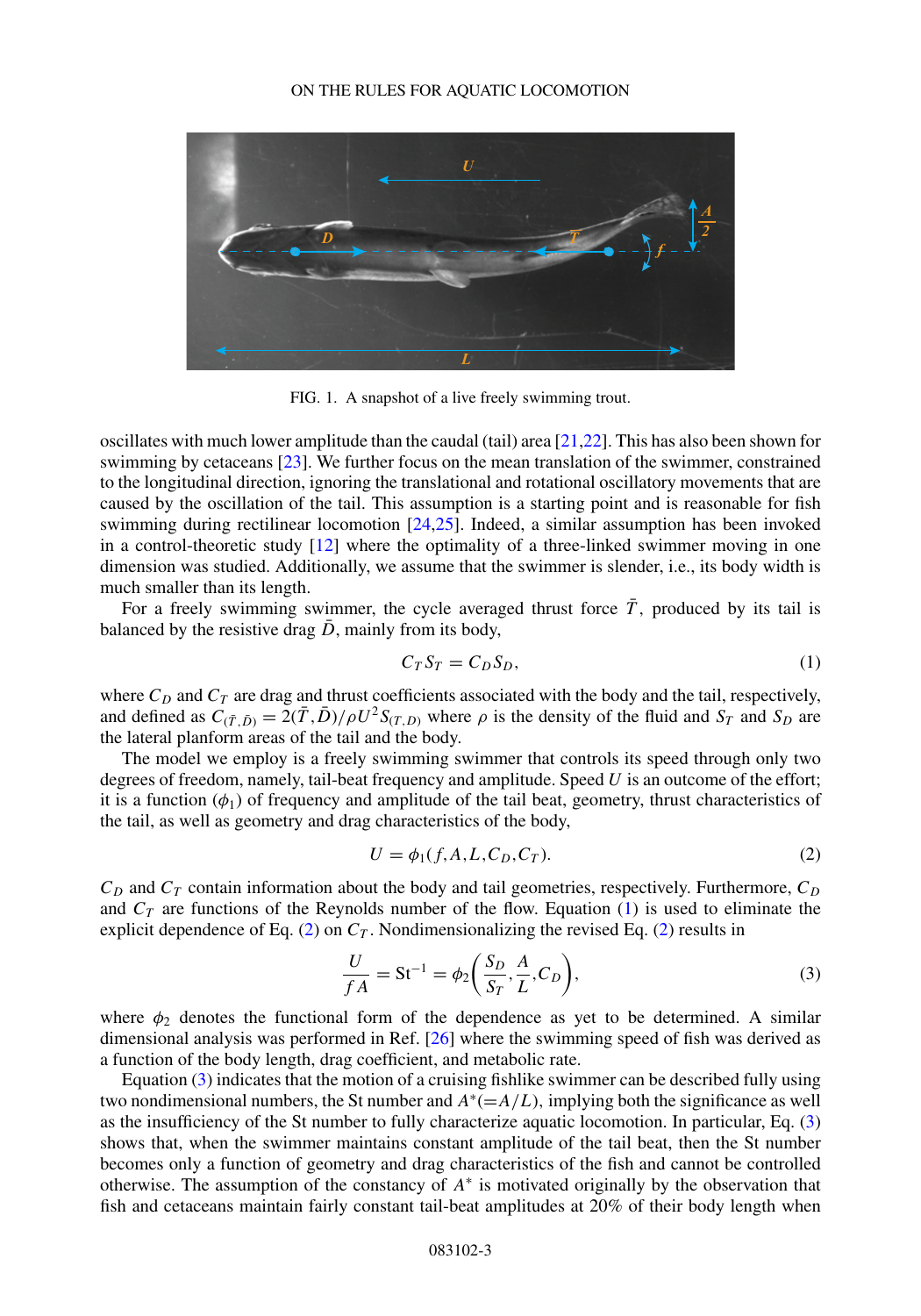<span id="page-3-0"></span>cruising [\[14,15,19\]](#page-10-0). In the following section we show that there is indeed an energetic advantage for a swimmer at all speeds when the nondimensional flapping amplitude of the motion is constrained to the tight range of 0.1–0.3.

To gain more insight into the dependence of the St number of a swimmer on its geometry and drag characteristics, a scaling argument is undertaken. The focus remains on motions with high flapping frequencies and low flapping amplitudes because they are more efficient (as will be shown below). For such high-*f* and low-*A* motions, added mass effects are the dominant contributors for the production of force. The mass of fluid displaced by the oscillating tail in each tail beat scales with  $\rho S_T A$  whereas the acceleration of the tail scales with  $f^2 A$ . As a result, it makes sense to scale cycle-averaged thrust as  $\bar{T} \sim \rho S_T (f A)^2$ . A thrust coefficient  $\tilde{C}_T$  corresponding to this scaling is then defined

$$
\tilde{C}_T = \frac{\bar{T}}{\frac{1}{2}\rho S_T (fA)^2} \to \tilde{C}_T = \frac{1}{\text{St}^2} C_T. \tag{4}
$$

Theodorsen's thin airfoil theory as is covered in Ref. [\[27\]](#page-10-0) indicates that  $\tilde{C}_T$  is constant in an ideal flow (i.e., at the limit of infinite Re numbers). Based on this theory, for a thin pitching foil, the value for the constant is  $\tilde{C}_T = \pi^3/16$ . The relation of  $C_T$  with the St number as predicted in Eq. (4) agrees with the experimental findings of Ref. [\[28\]](#page-10-0) where they showed time-averaged thrust coefficients of foils undergoing heaving and pitching motions correlated well with the square of the St number for a wide range of flow conditions.

Substituting the new expression for  $C_T$  into Eq. [\(1\)](#page-2-0) results in

$$
\mathbf{St} = \left(\frac{S_D}{S_T}\right)^{1/2} \left(\frac{C_D}{\tilde{C}_T}\right)^{1/2}.\tag{5}
$$

Absence of  $A/L$  from Eq. (5) indicates that in the limit of high frequency and low amplitude flapping motions, the explicit dependence of the St number on *A/L* in Eq. [\(3\)](#page-2-0) vanishes. Comparing Eq. (5) with Eq. [\(3\)](#page-2-0) suggests the existence of a limiting value for  $A/L$  (herein named  $A_c^*$ ) above which the St number is no longer determined solely based on the shape of the swimmer but also depends on the kinematics of flapping. We provide experimental evidence that this swimming regime (motions with  $A^* > A_c^*$ ) is not energetically favorable for swimmers with fishlike locomotion. In order to spend the least power to cruise at any chosen speed, a swimmer needs to maintain a constant amplitude at  $A = A_c^* L$  wherein the St number becomes effectively independent of the specific gait and is determined solely by the shape and design of the swimmer. A gait is defined as a unique combination of directly controllable swimming parameters, i.e., *f* and *A.*

Similar scaling arguments have been carried out in Ref. [\[29\]](#page-10-0) to describe undulatory fish locomotion at cruise. They however do not take into account the effect of the tail-beat amplitude in deriving the underlying relations. In fact, the tail-beat amplitude is assumed *a priori* to be constant solely based on observations of fish data [\[14\]](#page-10-0) and without providing any physical explanation as to why this is the case. In the current paper, we show that a more complete description of the physics of the flapping fish locomotion requires that the tail-beat amplitude *A* be retained (as  $A^* = A/L$ ) and that it be controlled independently [Eq. [\(3\)](#page-2-0)]. The optimum value of *A*<sup>∗</sup> then is shown to be determined from the power efficiency of the swimmer.

It has been reported that the St number for fish varies with swimming speed [\[15,21,30\]](#page-10-0). Equation (5) provides an explanation as to how the St number varies with  $U$ : Variation of the St number with  $U$  simply is inherited from the variation of  $C_D$  with  $U$ . To obtain a qualitative understanding of the St number versus the *U* trend, it is sufficient to substitute the behavior for the drag coefficient of streamlined bodies  $[Fig. 2(b)]$  $[Fig. 2(b)]$  into Eq. (5). In the general case of fish locomotion, the total drag exerted on the body consists of skin friction and form drag as well as profile drag due to the motion of the body relative to the fluid  $[31,32]$ . Here, we assume that the body of the swimmer moves in the forward direction steadily with negligible translational or rotational accelerations and that the total drag of the body is dominated by skin friction drag at lower Reynolds numbers and by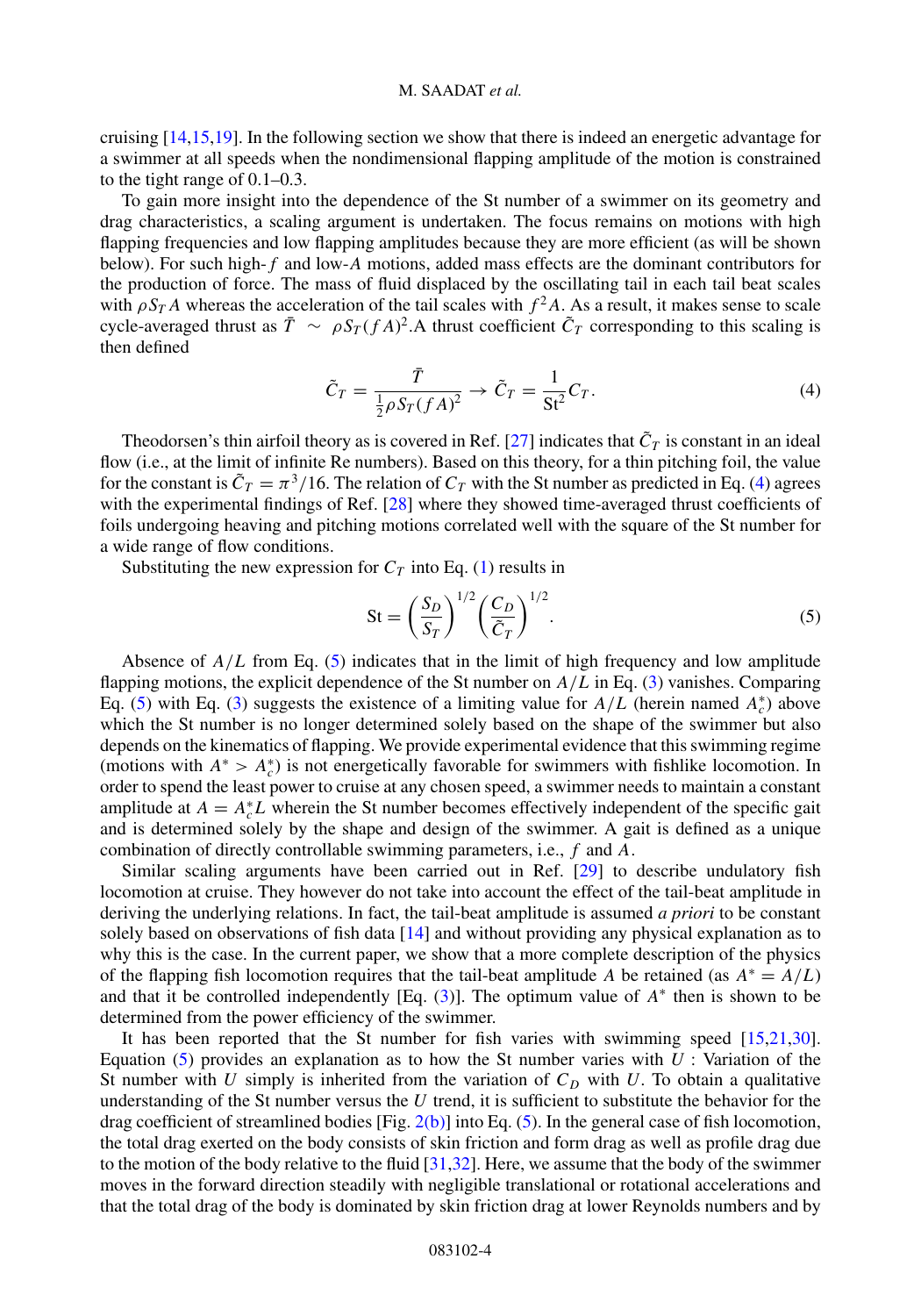<span id="page-4-0"></span>

FIG. 2. (a) Variation of the Strouhal number with swimming speed per body length for trout (new data), cetaceans (new data), cetaceans [\[15\]](#page-10-0) (various species of dolphin and killer whale), dace [\[14\]](#page-10-0), mackerel [\[35\]](#page-11-0), saithe [\[35\]](#page-11-0), blacktip shark [\[36\]](#page-11-0), and rainbow trout [\[37\]](#page-11-0). (b) (Square root of) The drag coefficient of streamlined bodies with thickness ratios of 6%*,*12%, and 25% as a function of the Reynolds number [\[38\]](#page-11-0).

form drag at higher (turbulent) Re numbers  $[Fig. 2(b)]$ . This assumption is reasonable for bodies of most fish [\[33,34\]](#page-10-0).

According to Eq. [\(5\)](#page-3-0), the St number is a decreasing function of *U* with a pattern similar to the square root of the drag coefficient (of a streamlined body) with the Reynolds number: The St number drops rapidly with speed at low *U* (where the skin friction drag dominates the total drag, i.e., viscous regime *D* ∼ *U*) and eventually levels off at high enough *U* (where the pressure drag dominates the total drag, i.e., inertial regime  $D \sim U^2$ ). This trend of the St number versus *U* predicted by Eq. [\(5\)](#page-3-0) matches qualitatively with that observed among trout (new data), cetaceans (new data), cetaceans [\[15\]](#page-10-0), dace [\[14\]](#page-10-0), mackerel [\[35\]](#page-11-0), saithe [35], blacktip shark [\[36\]](#page-11-0), and rainbow trout [\[37\]](#page-11-0) [Fig. 2(a)]. Figure 2(b) should not be taken as a quantitative match for Fig. 2(a). In order for Fig. 2(b) to be matched perfectly with Fig.  $2(a)$ , one would need to have access to the complete size and shape of the body as well as the speed-dependent drag coefficient for each swimmer. Such data were not available. The extent of the prediction of the theory in this paper is that the Strouhal number of a given animal has a dependence on speed that is inherited from the square root of the drag coefficient of the streamlined body.

Although the above dimensional and scaling analyses provide valuable insight into the physics of aquatic locomotion by identifying and clarifying the role of the governing nondimensional quantities, they do not contain information about the optimality of flapping fishlike swimming, which one may reasonably expect because of years of evolution that have contributed to energetically favorable locomotion for aquatic swimmers. To obtain information for the energetics of the motion, the detailed experimental analysis of models of flapping fishlike swimmers are undertaken next.

#### **III. EXPERIMENTAL METHODS**

A rectangular flexible foil of chord length 167 mm and span 68 mm was considered as a proxy for a fish performing undulatory locomotion. The foil was attached to an aluminum rod that was connected to a rotatory motor (Pittman, GM8724S009) through a force and torque transducer (ATI Nano-17 six-axis force and torque transducer, ATI, Inc.). The thickness of the foil was less than 3%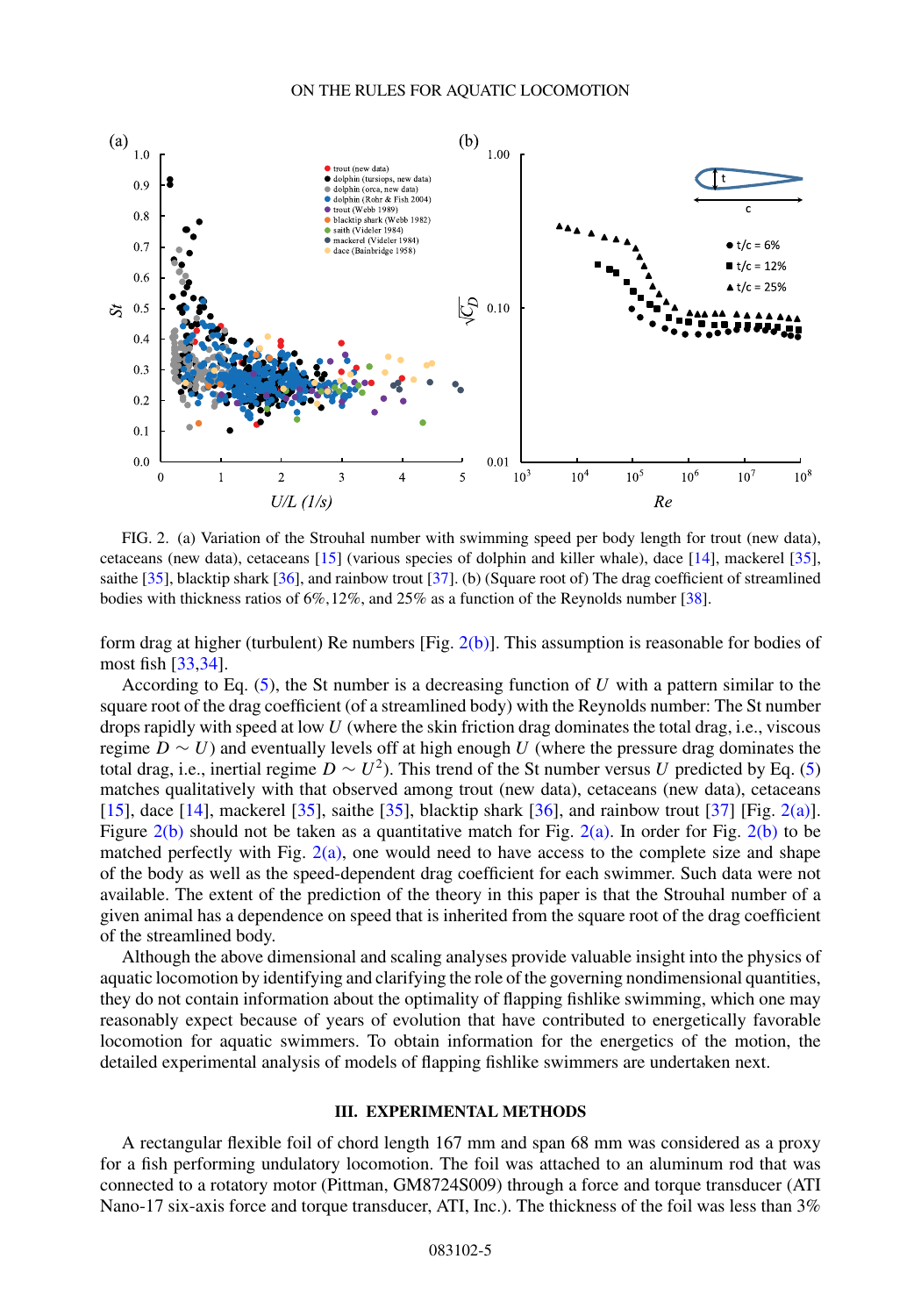

FIG. 3. Schematic of the robotic flapper to generate fishlike motion. (a) Perspective view and (b) top view.

of its chord length, constituting a slender thin fish model. The foil was oscillated at the leading edge with a pure sinusoidal pitch motion inside a recirculating flow tank at Lauder Laboratory, Harvard University, and the speed of the water in the flow tank was controlled by the data-acquisition program used to gather force and torque data and to drive the pitching motion. This apparatus has been used extensively in previous studies to analyze passively flexible models of fish propulsion [\[39–43\]](#page-11-0). Application of the pure pitch at the leading edge created body waves throughout the foil where the wave amplitude increased toward the trailing edge, closely resembling fish swimming. Pure pitch around the leading edge also minimized the creation of leading edge vortices which have been shown to greatly affect the forces on flapping foils [\[8\]](#page-10-0). A schematic of the device is shown in Fig. 3.

The controllable parameters of the system were frequency and amplitude of the pitch at the leading edge as well as the incoming flow speed of the flow tank. The tip-to-tip excursion of the trailing edge or amplitude *A* was controlled through the input parameters. Parameters of interest are *f, A,* and *U*. The pitch amplitude acted merely as an intermediate parameter to generate the body waves, and its value is not reported here. To achieve the self-propelled condition, for a given prescribed flow speed, we searched through frequency-amplitude parameter space to find combinations of *f* and *A* that resulted in a zero time-averaged net *x* force  $\bar{F}_x$  on the foil. The *z*-torque  $\tau$  around the leading edge then was measured for each combination of *f* and *A* to calculate the mechanical input power *P* herein named the input power. The time-averaged input power  $\bar{P}$  was calculated by integrating  $\tau \theta$ over time, where  $\dot{\theta}$  is the *z*-angular velocity at the leading edge of the foil.  $\bar{F}_x$  and  $\bar{P}$  were measured over as many cycles as possible in 10 s of data reading, following an initial wait time so that transient effects were suppressed. We repeated the experiments for three different flow speeds corresponding to 1*.*15, 1*.*57, and 2 body lengths per second. The corresponding flow Reynolds number ranged from  $Re = 32500$  to 56 300, where  $Re = UL/\nu$  and  $\nu$  denotes the kinematic viscosity of the fluid.

Kinematic data on swimming Brook trout (*Salvelinus fontinalis*) were obtained using Photron PCI-1024 high-speed cameras with  $1024 \times 1024$  pixel resolution. The trout swam steadily in the center of a recirculating flow tank with a working section of  $28 \times 28 \times 66$  cm (*W*  $\times$  *H*  $\times$  *L*) used for previous studies of fish swimming kinematics (e.g., Refs. [\[44,45\]](#page-11-0)). Flow speeds ranged from one to three body lengths per second, water temperature was 14 ◦C, and video sequences were saved only when fish swam in the center of the tank. Both side and bottom views were recorded simultaneously at a frame rate of 500 frames per second (fps). Fish tail-beat amplitudes and frequencies were measured from the two camera videos and were calibrated and aligned using direct linear transformation in MATLAB (MathWorks, Natick, MA) with software from Ref. [\[46\]](#page-11-0).

Additionally, the swimming motions of seven species of trained odontocete whales were recorded at Sea World in Orlando, FL, San Antonio, TX, San Diego, CA, and the National Aquarium in Baltimore, MD. The species examined were from the family Delphinidae, including 1 spotted dolphin (*Stenella frontalis*), 6 Pacific white-sided dolphins (*Lagenorhynchus obliquidens*),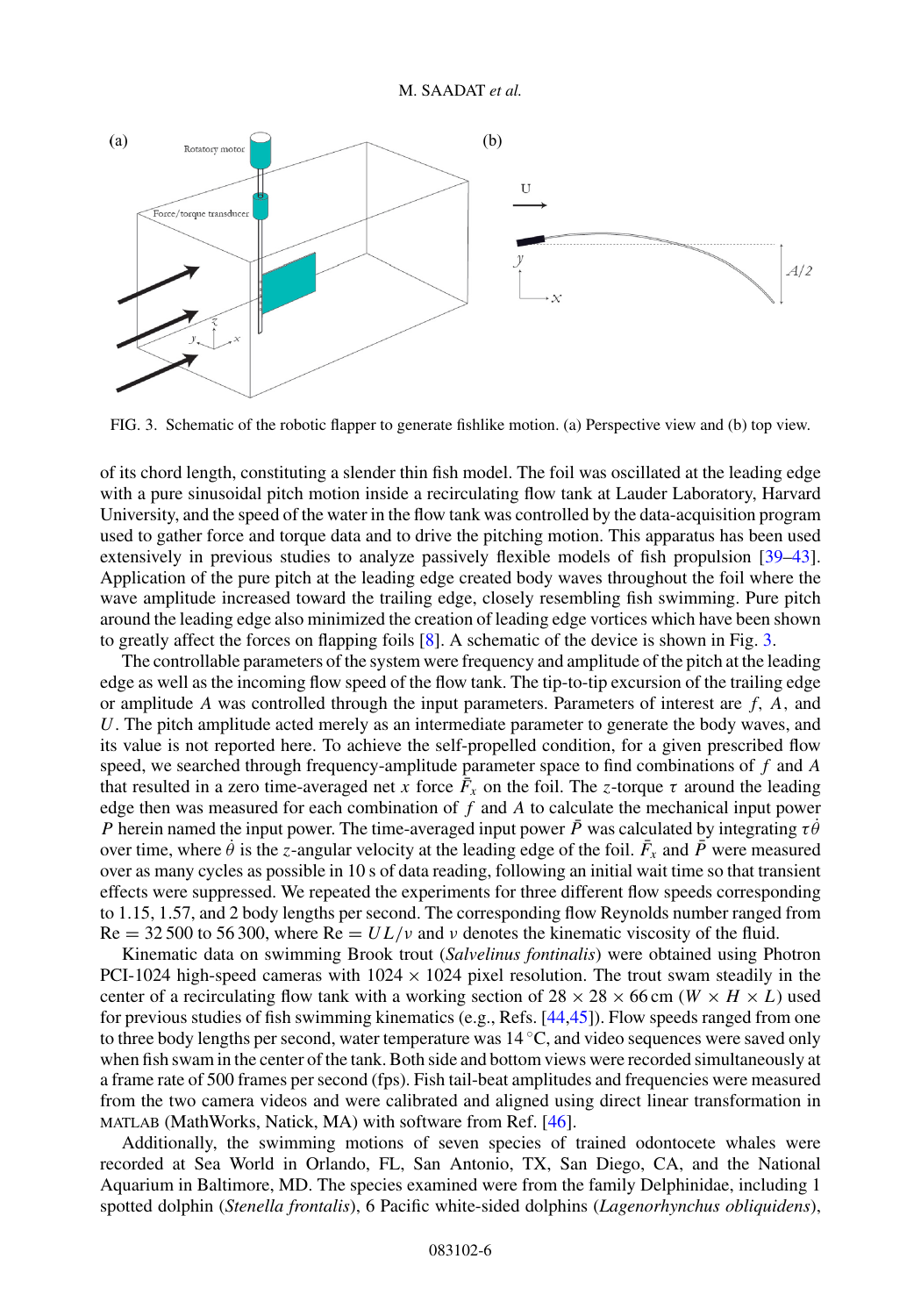<span id="page-6-0"></span>

FIG. 4. Measured self-propelled speed and input power coefficients for the pitching foil under study: (a) Re number (dimensionless speed) contours (solid lines), and their corresponding St number contours (dashed line;  $St = f^*A^*$ ) and (b) power coefficient for each Re number contour as a function of nondimensional amplitude  $A^*$ .  $A_c^*$  is denoted by a solid red disk.

30 bottlenose dolphins (*Tursiops truncatus*), 4 false killer whales (*Pseudorca crassidens*), 7 pilot whales (*Globicephala melaena*), and 15 killer whales (*Orcinus orca*), and the family Monodontidae, including 11 beluga whales (*Delphinapterus leucas*). Some of the data were reported previously [\[15\]](#page-10-0). The body length of each animal was measured on site and used as a scale for each video sequence. Experiments were performed in large elliptical pools with maximum lengths of 27.4–48.8 m. The front curved portions of each pool were constructed of 1.7–2.1-m-wide Plexiglas panels, allowing for an unobstructed view of the animals as they swam. A water depth of 1.4–2.1 m was visible through the panels. The depth of the pools was 7.3–11.0 m. The animals normally swam about 0.5–1.0 m below the surface of the water and 1 m from the pool walls. The animals were trained to swim upon command at different speeds around the circumference of the pool.

The swimming of the individual whales was video recorded with camcorders (Sony CCD-TR81, Panasonic DV-510, and Sony HDR-SR11) at a rate of 30 fps. Sequential body and fluke positions were digitized using the Peak Motus video analysis system (version 4.3.1, Peak Performance Technologies, Englewood, CO) or Proanalyst Professional (version 1.5.4.8, Xcitex, Cambridge, MA). Kinematic data from video records to calculate the Strouhal number included mean swimming speed (*U*, m*/*s), fluke oscillation frequency (*f* , Hz) and peak-to-peak fluke amplitude (*A*, m). *A* is defined as the maximum vertical displacement of the trailing edge of the flukes. Only video sequences in which the animals appeared to be swimming horizontally and at a constant speed were used.

#### **IV. EXPERIMENTAL RESULTS**

#### **A. Gait independence and shape dependence of the Strouhal number of a fishlike swimmer**

Figure 4 presents the measured kinematics of a self-propelled foil ( $\bar{F}_x = 0$  for all cases) on the plane of nondimensional amplitude  $A^* = A/L$  versus nondimensional frequency  $f^* = fL/U$ . The definition for  $f^*$  is similar to reduced frequency k, used in some previous studies  $[1,6,8]$  $[1,6,8]$  none of which addressed free swimming. Note that, although frequency *f* is an independently controllable variable, its nondimensional form, i.e.,  $f^* = fL/U$  is a dependent parameter in free swimming because as *f* changes, so does *U*, resulting in a behavior of *f* <sup>∗</sup> which is not similar to *f* . The results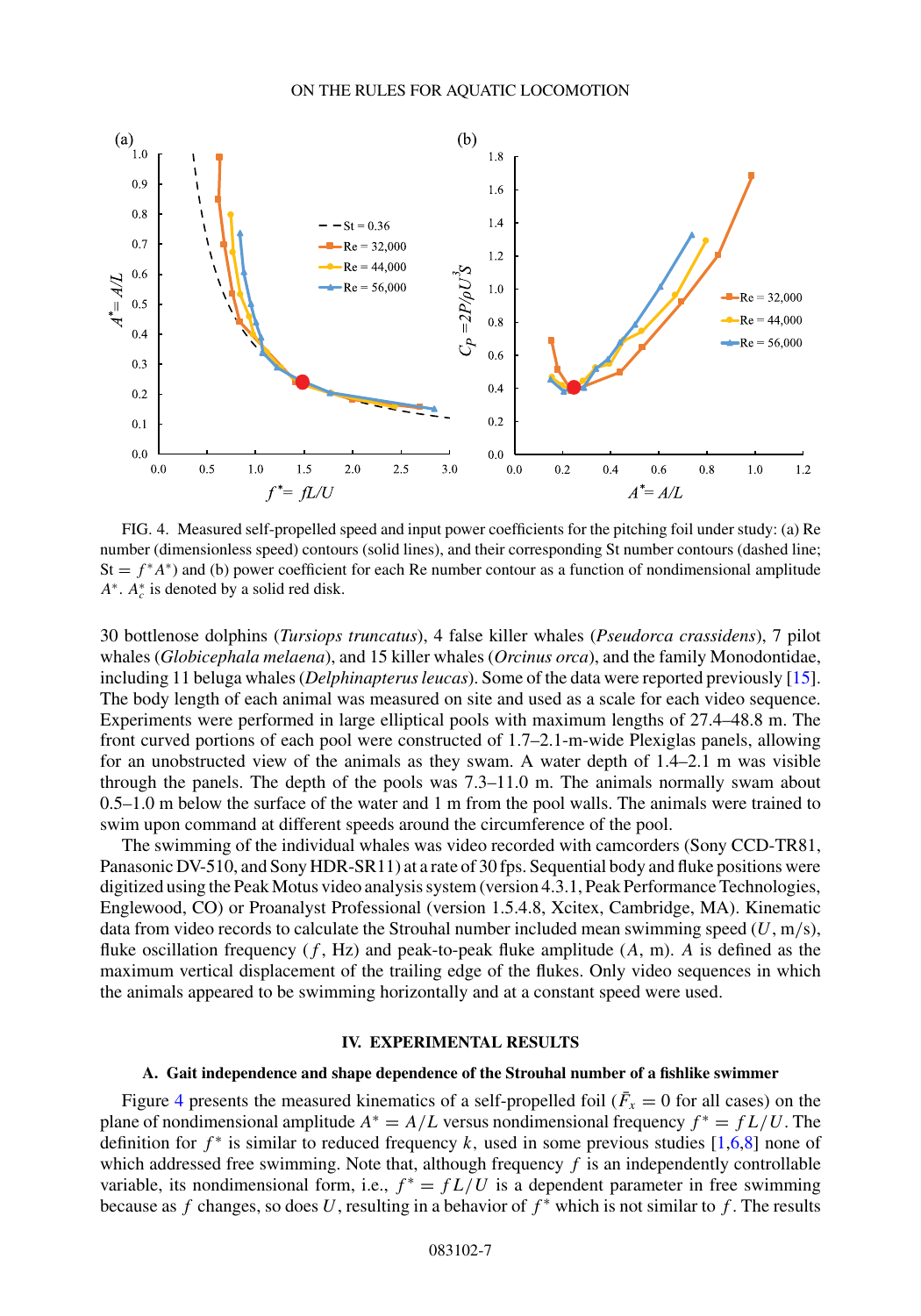were obtained for three different cruising speeds corresponding to Reynolds numbers of 32 000, 44 000, and 56 000.

As seen in Fig. [4\(a\),](#page-6-0) for motions with *A*<sup>∗</sup> less than a critical amplitude of  $A_c^* \sim 0.2$ , contours for all self-propelled speeds essentially coincide with one single contour of St ∼ 0*.*36, which falls in the observed range of 0.2–0.4 coincident with fish and cetaceans [\[4\]](#page-9-0). Coincidence of a single St number contour with multiple cruising speed contours below *A*<sup>∗</sup> ∼ 0*.*2 shows that the St number of the motion is independent of the foil flapping kinematics so long as  $A \leq A_c^* L$ . For such motions, the St number is determined solely by the geometry of the swimmer as was suggested by the dimensional and scaling analyses and is independent of the specific gait (*f* and *A*).

Similar to the St number,  $f^*$  is also a dependent variable for flapping fishlike swimmers in cruise. Its value cannot be set by the swimmer readily because the speed *U* varies along with the frequency *f* . Therefore, the only way that a swimmer can move along the cruise speed lines in Fig. [4\(a\)](#page-6-0) is by altering the nondimensional amplitude of the motion *A*∗; the constancy of the St number fixes the value of  $f^*$  as a constant too because St( $=f^*A^*$ ). As a result, the swimming speed of the swimmer remains proportional to its tail-beat frequency when the flapping amplitude is kept fixed, i.e.,  $U = (L/f^*)f$  since  $L/f^*$  is effectively a constant for a flapping fishlike swimmer. This result explains the observation [\[14,15\]](#page-10-0) that the swimming speed of fish and cetaceans is nearly proportional to their tail-beat frequency. Finally, for motions with  $A > A_c^*L$ , the independence of the St number from the flapping gait no longer holds. The physical mechanism behind the deviation of constant speed lines from the St number contour on the  $f^* - A^*$  plane remains an open topic for future investigation. The shedding of leading-edge vortices may be an important factor [\[1,6\]](#page-9-0).

#### **B. Minimum power gait**

Although the gaits for self-propulsion share a common St number (for  $A^* \leq A_c^*$ ), they do vary in terms of input power as shown in Fig. [4\(b\).](#page-6-0) The input power coefficient  $C_P = 2P/\rho U^3 S$  is found to be minimum at the point where the isospeed contours begin to deviate from the cruising St number contour (St ~ 0.36) on the  $f^* - A^*$  plane, i.e., at  $A^* = A_c^*$  in Fig. [4\(a\).](#page-6-0) *S* is the undeformed planform area of the foil. The value of  $A^*_{c}$  was found to be  $A^*_{c} \sim 0.2$ . The current definition of  $C_P$  has been used previously by Ref. [\[47\]](#page-11-0) as one of their performance metrics in the shape-gait optimization of aquatic undulatory locomotion in cruise.

Reviewing the definition of  $St = fA/U$ ,  $C_P$  can be rewritten as  $C_P = 2P/\rho U^3S$  $2P \text{ St}^2/\rho(fA)^2 SU$ . Given that the cycle-averaged thrust of a cruising swimmer  $\overline{T}$  scales with  $\rho(fA)^2 S$ ,  $C_P$  can be approximated as  $C_P \sim \frac{St^2 P}{\tau U} = \frac{St^2}{\eta}$ , where  $\eta$  is the Froude efficiency, defined as  $\eta = \overline{T} U/P$ . Finally, given that the St number of the swimmer remains fairly constant at high enough swimming speeds,  $C_P$  then becomes equivalent to the inverse of efficiency  $C_P \sim 1/\eta$ . In that respect,  $C_P$  can be thought of as a measure for effectiveness of swimming at the cruise condition. When plotted in terms of  $C_P$ , the power data partially collapse towards a single curve for all speeds with the collapse being nearly perfect at  $A^* = A_c^*$ .

These experimental results suggest that a swimmer can minimize its input power for all (sufficiently high) cruising speeds by staying at the nondimensional point in the  $(f^*, A^*)$ space corresponding to  $A_c^*$  on its cruising (and shape and size-dependent) St number contour. Dimensionally, this means that the swimmer must maintain its tail-beat amplitude at the constant level of  $A(=A_c^*L)$  and vary its speed by varying the frequency, i.e.,  $U = (L/f^*)f = (LA_c^*/St)f =$  $f \times$  const. These predictions are in line with the kinematics observed for a diverse range of species of fish and cetaceans, such as trout, dace, saithe, mackerel, dolphin, and blacktip shark; these data are plotted in Fig. [5.](#page-8-0) For these species the peak-to-peak amplitude of the tail beat averages approximately 20% of the body length about (*A*<sup>∗</sup> ∼ 0*.*2), and the speed is nearly proportional to the frequency of the tail beat, i.e.,  $U/L \sim f/1.5$  (where  $f^* \sim 1.5$ ).

We emphasize that the assumption of the constant drag coefficient (i.e., high swimming Re) is essential for the independence of the (newly found) optimal condition for flapping fishlike locomotion (*f* <sup>∗</sup> ∼ 1*.*5 and *A*<sup>∗</sup> ∼ 0*.*2) from the swimming speed. When the drag coefficient shows great variations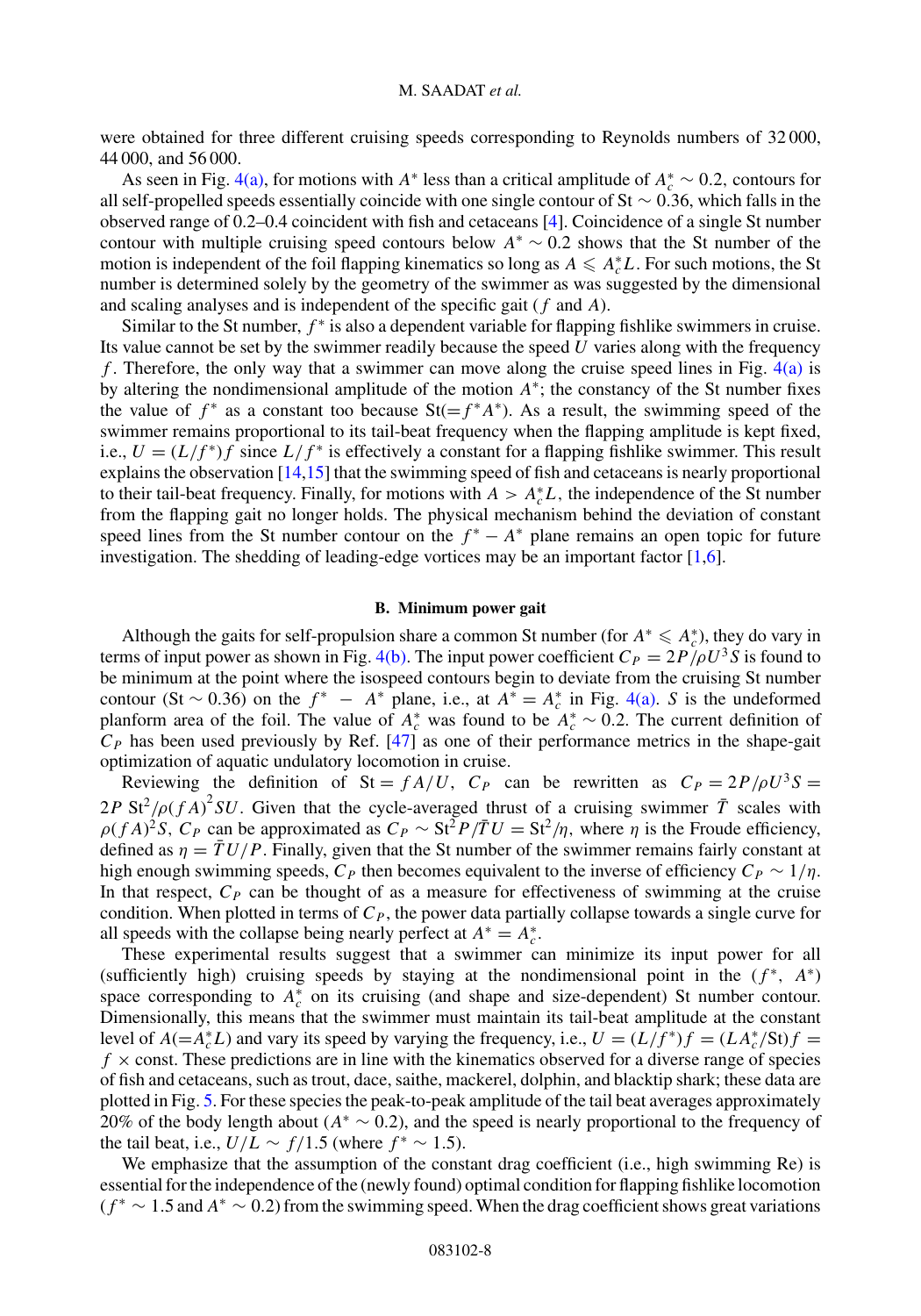<span id="page-8-0"></span>

FIG. 5. Gait data for trout (new data), cetaceans (new data), cetaceans [\[15\]](#page-10-0) (various species of dolphin and killer whale), dace [\[14\]](#page-10-0), mackerel [\[35\]](#page-11-0), saithe [\[35\]](#page-11-0), blacktip shark [\[36\]](#page-11-0), and rainbow trout [\[37\]](#page-11-0) on the nondimensional plane of amplitude versus frequency. Only the data with sufficiently high speed [i.e., *U/L >* 1(1*/*s)] are reported to be consistent with the assumption of high-speed cruising. The dashed and dashed-dotted lines correspond to St = 0.2 and 0.4 and  $A^* = 0.1$  and 0.3*,* respectively.

with speed (i.e., at small Re numbers), the numerical values for the optimal condition vary with speed. In the biological data that we obtained and processed, the St number seems to remain range bound (∼0*.*2–0*.*4) when speed per body length of the swimmer is greater than unity (i.e., *U/L* - 1).

Given the simplicity of the model utilized in the present paper, it is notable that the numerical values predicted for the critical tail-beat amplitude that maintains minimum energy expenditure of the locomotion for the swimmer matches the numerical values for the actual fish (Fig. 5 compared with Fig. [4\)](#page-6-0). One possible reason for why the simple model seems to have both qualitative and quantitative bearings on the much more complex gaits in nature may be that the apparently more complex gaits also have very few controllable input parameters (degrees of freedom) and their apparent complexity merely is built passively into the actuation mechanisms (e.g., flexibility, etc.). An important element in any dimensional analysis is the actual number of independently controllable parameters (degrees of freedom). Thus, the number of independent variables appearing in dimensional and scaling analyses may not be too different between the simple model of this paper and the more complex fish locomotion in nature, leading to the good agreement.

### **V. CONCLUSION**

It was shown that the kinematics of fish locomotion in a high-speed cruise is defined fully by two nondimensional parameters: (i)  $St = fA/U$ , that relates the swimming speed U to frequency f, and tip-to-tip amplitude of the tail *A*, and (ii)  $A^* = A/L$ , that relates the tip-to-tip tail-beat amplitude to the length *L* of the swimmer. It was shown further that, *when cruising at minimum input power*, the St number cannot be set independently by the swimmer. Given the balance of thrust and drag forces when cruising, the St number is solely a function of the shape of the swimmer, i.e., drag coefficient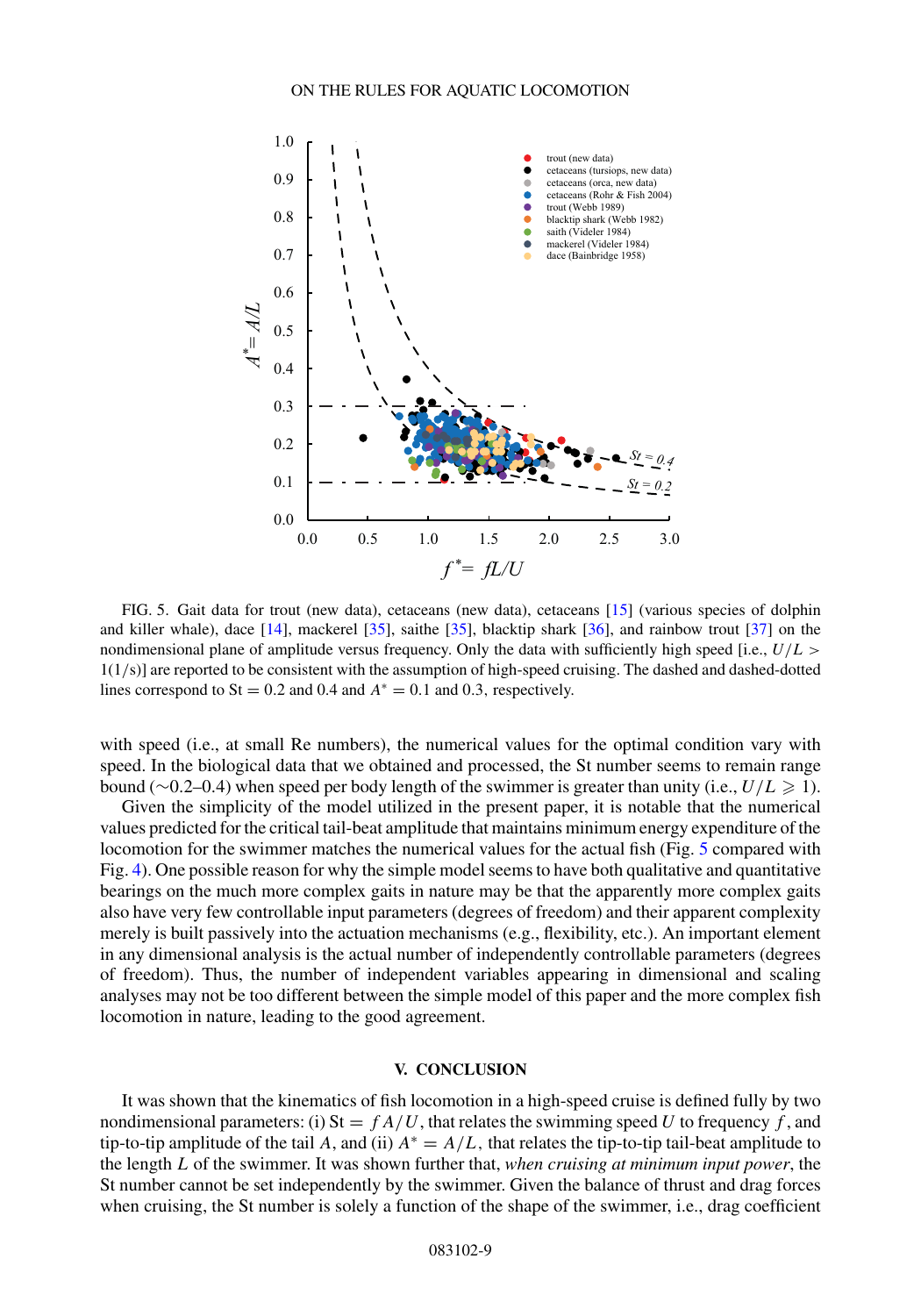<span id="page-9-0"></span>and area. The St number does exhibit some variation with the speed. The trend by which the St number varies with swimming speed is related to the trend of variation of the drag coefficient of a streamlined body with the speed: They both drop quickly with speed at low speeds and level off (become constant) for high enough swimming speeds. The trend closely matches that exhibited by fish and cetaceans.

Additionally, detailed experimental measurements were carried out on the energetics of a selfpropelled fishlike flexible flapping foil as a surrogate for oscillatory fish locomotion. The results highlight the importance but also the insufficiency of the St number in describing efficient aquatic locomotion. It was shown that the input power coefficient (a measure of the energy expenditure of the swimming) is minimized when the length-specific flapping amplitude is constrained to a narrow range of  $0.1 < A^* < 0.3$ . Thus we identified a constraint on  $A^*$  in addition to the previously found constraint on St(0.2–0.4) to fully describe the optimal swimming gait for fast swimmers. In agreement with our predictions, it is shown that diverse species of fish and cetaceans cruise with their St number and  $A^*$  bound to the tight ranges of  $0.2 <$  St  $< 0.4$  and  $0.1 < A^* < 0.3$ .

The simple dimensional and scaling analyses in this paper, supported by experimental measurements, provide quantitative and qualitative explanations for the following observed behavior in animal locomotion: Fast aquatic swimmers cruise with relatively constant peak-to-peak tail-beat amplitude at approximately 20% of the body length [\[14,15,19\]](#page-10-0), and their swimming speed is nearly proportional to their tail-beat frequency [\[14,15\]](#page-10-0).

## **ACKNOWLEDGMENTS**

We thank Professor A. Smits, Professor H. Dong, and Professor H. Bart-smith for helpful discussions. H.H.-H. and M.S. gratefully acknowledge prior support provided by the Office of Naval Research under Program Director Dr. B. Brizzolara, MURI Grant No. N00014-08-1-0642. M.S. further acknowledges support from the Educational Foundation of the University of South Carolina. This research was further supported by the Office of Naval Research MURI Grant No. N00014-14-1-0533 (monitored by Dr. B. Brizzolara) to G.V.L. and F.E.F., and the Office of Naval Research Grant No. N00014-09-1-0352 (monitored by Dr. T. McKenna) to G.V.L.

M.S. and H.H.-H. developed the theory, performed the analysis, and wrote the paper. M.S. and G.V.L. conducted the experiments and interpreted the data. G.V.L. further helped with writing the paper. F.E.F. provided swimming kinematic data for fish and cetaceans. F.E.F. further helped with writing the paper. A.G.D. designed and fabricated the foil. V.D.S. provided swimming data for the trout.

[1] Z. J. Wang, Vortex shedding and frequency selection in flapping flight, [J. Fluid Mech.](https://doi.org/10.1017/S0022112099008071) **[410](https://doi.org/10.1017/S0022112099008071)**, [323](https://doi.org/10.1017/S0022112099008071) [\(2000\)](https://doi.org/10.1017/S0022112099008071).

- [5] J. M. Anderson, K. Streitlien, D. S. Barrett, and M. S. Triantafyllou, Oscillating foils of high propulsive efficiency, [J. Fluid Mech.](https://doi.org/10.1017/S0022112097008392) **[360](https://doi.org/10.1017/S0022112097008392)**, [41](https://doi.org/10.1017/S0022112097008392) [\(1998\)](https://doi.org/10.1017/S0022112097008392).
- [6] G. C. Lewin and H. Haj-Hariri, Modelling thrust generation of a two-dimensional heaving airfoil in a viscous flow, [J. Fluid Mech.](https://doi.org/10.1017/S0022112003005743) **[492](https://doi.org/10.1017/S0022112003005743)**, [339](https://doi.org/10.1017/S0022112003005743) [\(2003\)](https://doi.org/10.1017/S0022112003005743).
- [7] R. P. Clark and A. J. Smits, Thrust production and wake structure of a batoid-inspired oscillating fin, [J. Fluid Mech.](https://doi.org/10.1017/S0022112006001297) **[562](https://doi.org/10.1017/S0022112006001297)**, [415](https://doi.org/10.1017/S0022112006001297) [\(2006\)](https://doi.org/10.1017/S0022112006001297).

<sup>[2]</sup> M. S. Triantafyllou, G. S. Triantafyllou, and D. K. P. Yue, Hydrodynamics of fishlike swimming, [Annu. Rev. Fluid Mech.](https://doi.org/10.1146/annurev.fluid.32.1.33) **[32](https://doi.org/10.1146/annurev.fluid.32.1.33)**, [33](https://doi.org/10.1146/annurev.fluid.32.1.33) [\(2000\)](https://doi.org/10.1146/annurev.fluid.32.1.33).

<sup>[3]</sup> M. S. Triantafyllou, G. S. Triantafyllou, and R. Gopalkrishnan, Wake mechanics for thrust generation in oscillating foils, [Phys. Fluids A](https://doi.org/10.1063/1.858173) **[3](https://doi.org/10.1063/1.858173)**, [2835](https://doi.org/10.1063/1.858173) [\(1991\)](https://doi.org/10.1063/1.858173).

<sup>[4]</sup> G. K. Taylor, R. L. Nudds, and A. L. R. Thomas, Flying and swimming animals cruise at a Strouhal number tuned for high power efficiency, [Nature \(London\)](https://doi.org/10.1038/nature02000) **[425](https://doi.org/10.1038/nature02000)**, [707](https://doi.org/10.1038/nature02000) [\(2003\)](https://doi.org/10.1038/nature02000).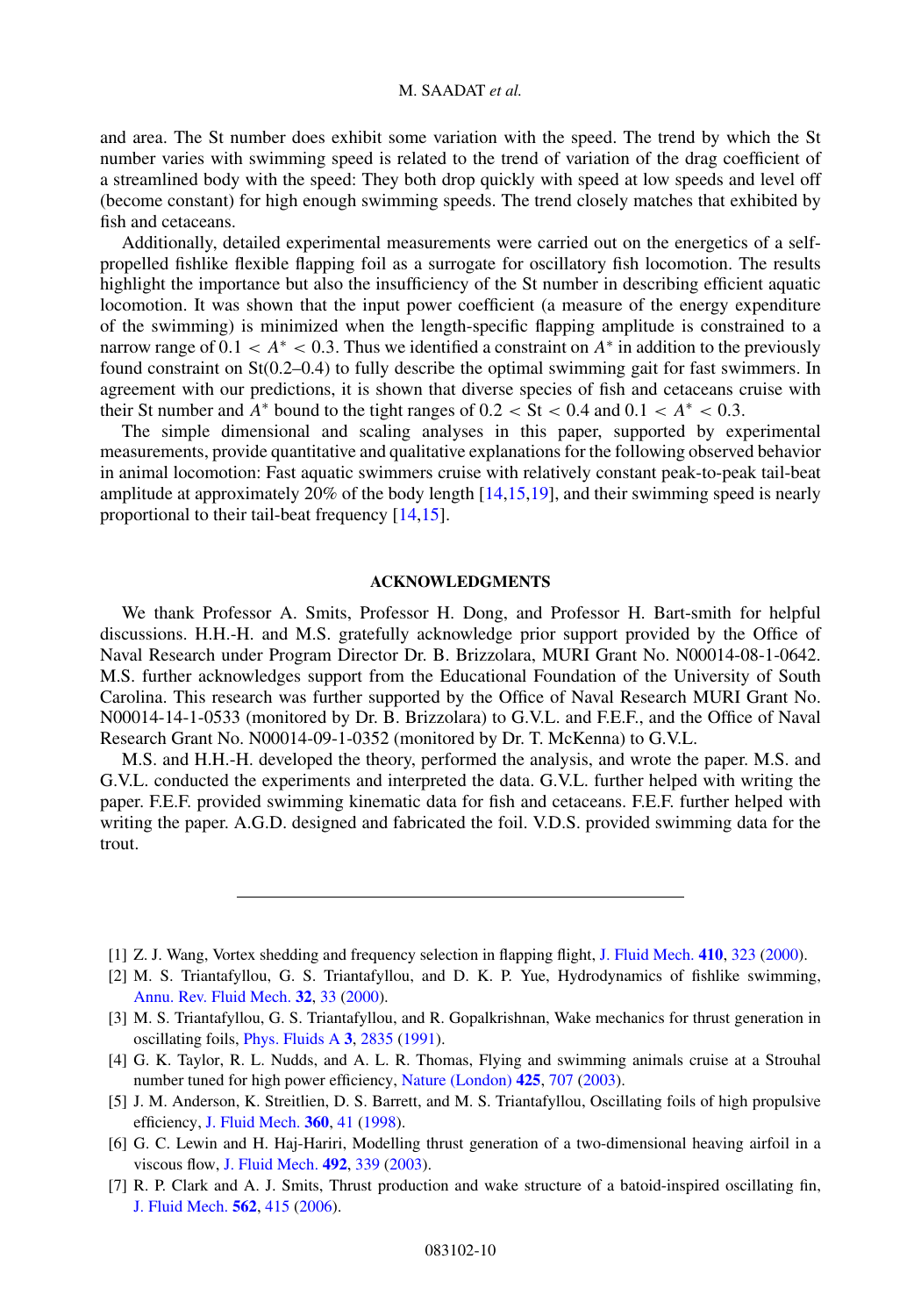- <span id="page-10-0"></span>[8] P. A. Dewey, B. M. Boschitsch, K. W. Moored, H. A. Stone, and A. J. Smits, Scaling laws for the thrust production of flexible pitching panels, [J. Fluid Mech.](https://doi.org/10.1017/jfm.2013.384) **[732](https://doi.org/10.1017/jfm.2013.384)**, [29](https://doi.org/10.1017/jfm.2013.384) [\(2013\)](https://doi.org/10.1017/jfm.2013.384).
- [9] H. Dong, R. Mittal, and F. M. Najjar, Wake topology and hydrodynamic performance of low-aspect-ratio flapping foils, [J. Fluid Mech.](https://doi.org/10.1017/S002211200600190X) **[566](https://doi.org/10.1017/S002211200600190X)**, [309](https://doi.org/10.1017/S002211200600190X) [\(2006\)](https://doi.org/10.1017/S002211200600190X).
- [10] J. H. J. Buchholz and A. J. Smits, The wake structure and thrust performance of a rigid low-aspect-ratio pitching panel, [J. Fluid Mech.](https://doi.org/10.1017/S0022112008000906) **[603](https://doi.org/10.1017/S0022112008000906)**, [331](https://doi.org/10.1017/S0022112008000906) [\(2008\)](https://doi.org/10.1017/S0022112008000906).
- [11] M. Saadat and H. Haj-Hariri, *65th Annual Meeting of the APS Division of Fluid Dynamics, San Diego, 2012* (APS, San Diego, CA, 2012).
- [12] [S. Kohannim and T. Iwasaki, Analytical insights into optimality and resonance in fish swimming,](https://doi.org/10.1098/rsif.2013.1073) J. R. Soc., Interface **[11](https://doi.org/10.1098/rsif.2013.1073)**, [20131073](https://doi.org/10.1098/rsif.2013.1073) [\(2014\)](https://doi.org/10.1098/rsif.2013.1073).
- [13] S. Alben, C. Witt, T. V. Baker, E. Anderson, and G. V. Lauder, Dynamics of freely swimming flexible foils, [Phys. Fluids](https://doi.org/10.1063/1.4709477) **[24](https://doi.org/10.1063/1.4709477)**, [051901](https://doi.org/10.1063/1.4709477) [\(2012\)](https://doi.org/10.1063/1.4709477).
- [14] R. Bainbridge, The speed of swimming of fish as related to size and to the frequency and amplitude of the tail beat, J. Exp. Biol. **35**, 109 (1958).
- [15] J. J. Rohr and F. E. Fish, Strouhal numbers and optimization of swimming by odontocete cetaceans, [J. Exp. Biol.](https://doi.org/10.1242/jeb.00948) **[207](https://doi.org/10.1242/jeb.00948)**, [1633](https://doi.org/10.1242/jeb.00948) [\(2004\)](https://doi.org/10.1242/jeb.00948).
- [16] [A. Fage and F. C. Johansen, On the flow of air behind an inclined flat plate of infinite span,](https://doi.org/10.1098/rspa.1927.0130) Proc. R. Soc. London, Ser. A **[116](https://doi.org/10.1098/rspa.1927.0130)**, [170](https://doi.org/10.1098/rspa.1927.0130) [\(1927\)](https://doi.org/10.1098/rspa.1927.0130).
- [17] A. Roshko, On the drag and shedding frequency of two-dimensional bluff bodies, National Advisory Committee for Aeronautics Report No. 3169, 1954.
- [18] P. W. Webb, Form and function in fish swimming, [Sci. Am.](https://doi.org/10.1038/scientificamerican0784-72) **[251](https://doi.org/10.1038/scientificamerican0784-72)**, [72](https://doi.org/10.1038/scientificamerican0784-72) [\(1984\)](https://doi.org/10.1038/scientificamerican0784-72).
- [19] J. R. Hunter and J. R. Zweifel, Swimming speed, tail beat frequency tail beat amplitude, and size in jack mackerel, *Trachurus symmetricus*, and other fishes, Fish. Bull. **69**, 253 (1971).
- [20] W. W. Schultz and P. W. Webb, Power requirements of swimming: Do new methods resolve old questions? [Integr. Comp. Biol.](https://doi.org/10.1093/icb/42.5.1018) **[42](https://doi.org/10.1093/icb/42.5.1018)**, [1018](https://doi.org/10.1093/icb/42.5.1018) [\(2002\)](https://doi.org/10.1093/icb/42.5.1018).
- [21] G. V. Lauder and E. D. Tytell, in *Fish Biomechanics*, edited by R. E. Shadwick and G. V. Lauder, Fish Physiology Vol. 23 (Elsevier, Amsterdam, 2006), p. 425.
- [22] G. V. Lauder and P. G. A. Madden, Advances in comparative physiology from high-speed imaging of animal and fluid motion, [Annu. Rev. Physiol.](https://doi.org/10.1146/annurev.physiol.70.113006.100438) **[70](https://doi.org/10.1146/annurev.physiol.70.113006.100438)**, [143](https://doi.org/10.1146/annurev.physiol.70.113006.100438) [\(2008\)](https://doi.org/10.1146/annurev.physiol.70.113006.100438).
- [23] F. E. Fish, K. T. Goetz, D. J. Rugh, and L. V. Brattstrom, Hydrodynamic patterns associated with echelon formation swimming by feeding bowhead whales (*Balaena mysticetus*), Mar. Mammal Sci. **29**, E498 (2013).
- [24] B. C. Jayne and G. V. Lauder, Speed effects on midline kinematics during steady undulatory swimming of largemouth bass, *Micropterus salmoides*, J. Exp. Biol. **198**, 585 (1995).
- [25] G. V. Lauder, in *The Physiology of Fishes*, 3rd ed., edited by D. H. Evans and J. B. Claiborne (Taylor & Francis, 2006).
- [26] T. Y. Wu, Fish swimming and bird/insect flight, [Annu. Rev. Fluid Mech.](https://doi.org/10.1146/annurev-fluid-122109-160648) **[43](https://doi.org/10.1146/annurev-fluid-122109-160648)**, [25](https://doi.org/10.1146/annurev-fluid-122109-160648) [\(2011\)](https://doi.org/10.1146/annurev-fluid-122109-160648).
- [27] J. Katz and A. Plotkin, *Low-Speed Aerodynamics* (Cambridge University Press, Cambridge, UK, 2001).
- [28] T. C. W. Lau and R. M. Kelso, A scaling law for thrust generating unsteady hydrofoils, [J. Fluids Struct.](https://doi.org/10.1016/j.jfluidstructs.2016.06.015) **[65](https://doi.org/10.1016/j.jfluidstructs.2016.06.015)**, [455](https://doi.org/10.1016/j.jfluidstructs.2016.06.015) [\(2016\)](https://doi.org/10.1016/j.jfluidstructs.2016.06.015).
- [29] M. Gazzola, M. Argentina, and L. Mahadevan, Scaling macroscopic aquatic locomotion, [Nat. Phys.](https://doi.org/10.1038/nphys3078) **[10](https://doi.org/10.1038/nphys3078)**, [758](https://doi.org/10.1038/nphys3078) [\(2014\)](https://doi.org/10.1038/nphys3078).
- [30] I. Borazjani and F. Sotiropoulos, Numerical investigation of the hydrodynamics of carangiform swimming in the transitional and inertial flow regimes, [J. Exp. Biol.](https://doi.org/10.1242/jeb.015644) **[211](https://doi.org/10.1242/jeb.015644)**, [1541](https://doi.org/10.1242/jeb.015644) [\(2008\)](https://doi.org/10.1242/jeb.015644).
- [31] V. Raspa, S. Ramananarivo, B. Thiria, and R. Godoy-Diana, Vortex-induced drag and the role of aspect ratio in undulatory swimmers, [Phys. Fluids](https://doi.org/10.1063/1.4870254) **[26](https://doi.org/10.1063/1.4870254)**, [041701](https://doi.org/10.1063/1.4870254) [\(2014\)](https://doi.org/10.1063/1.4870254).
- [32] U. Ehrenstein and C. Eloy, Skin friction on a moving wall and its implications for swimming animals, [J. Fluid Mech.](https://doi.org/10.1017/jfm.2012.613) **[718](https://doi.org/10.1017/jfm.2012.613)**, [321](https://doi.org/10.1017/jfm.2012.613) [\(2013\)](https://doi.org/10.1017/jfm.2012.613).
- [33] E. J. Anderson, W. R. McGillis, and M. A. Grosenbaugh, The boundary layer of swimming fish, J. Exp. Biol. **204**, 81 (2001).
- [34] P. W. Webb, Hydrodynamics and energetics of fish propulsion, Bull. Fish. Res. Bd. Can. **190**, 1 (1975).